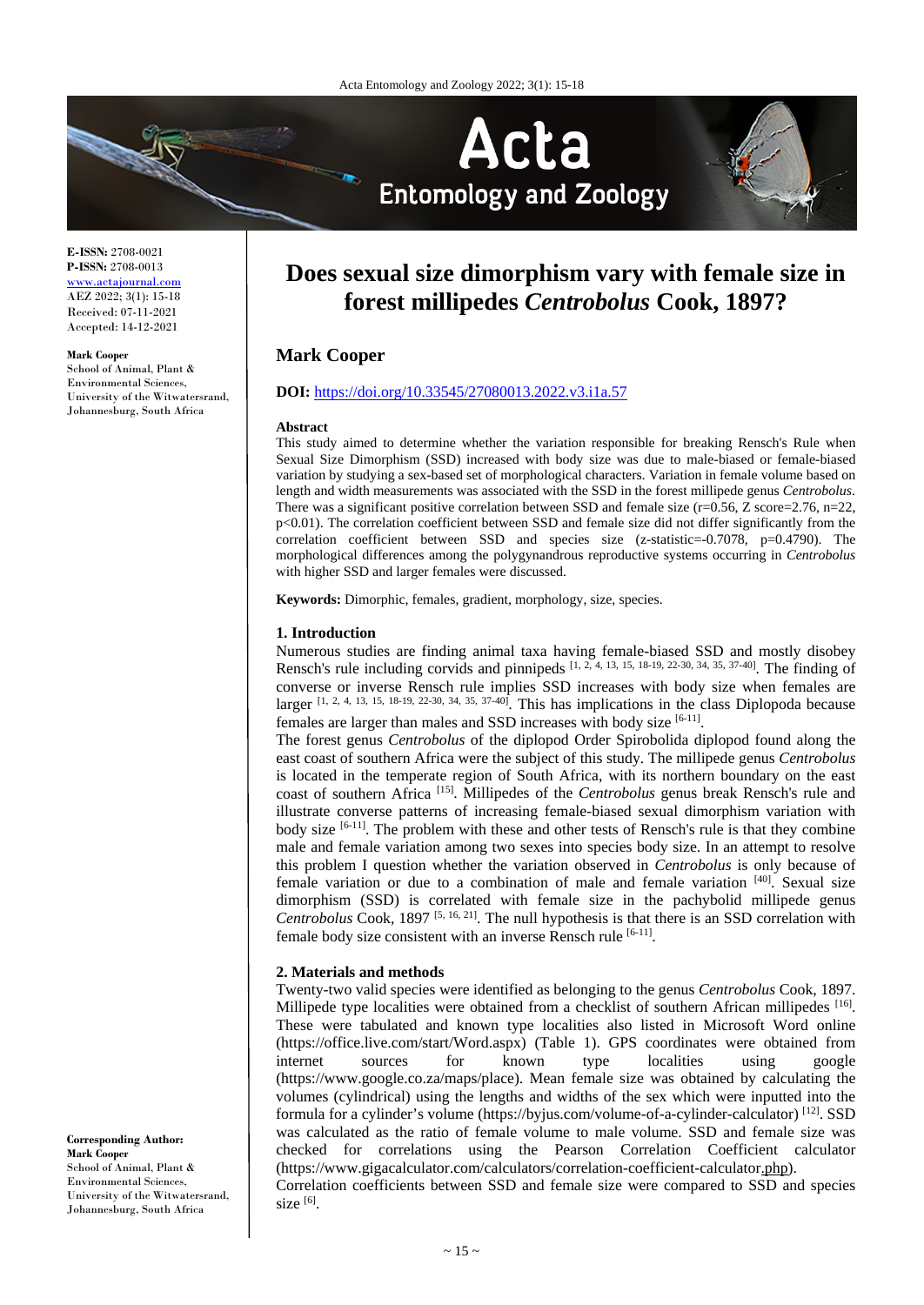# **3. Results**

There was a highly significant positive correlation between SSD and female size (Fig. 1: r= 0.55969609, Z score=2.75652643, n=22, p=0.002921). There was no correlation between SSD and male size. Female size was normally distributed (D=0.12448, n=22, p=0.84383). SSD was normally distributed (D=0.15168, n=22, p=0.63788). The correlation coefficient between SSD and female size did not differ significantly from the correlation coefficient between SSD and species size (z-statistic=-0.7078, n=22,18, p=0.4790).

| <b>Species</b>         | <b>SSD</b> | Location                   | <b>Female size</b> |
|------------------------|------------|----------------------------|--------------------|
| C. albitarsis          | 2.89       | Lochiel                    | 1414               |
| C. angelicus           |            | Makhanda                   |                    |
| C. anulatus            | 1.19       | Umhlanga Rocks             | 2059               |
| C. atrophus            |            | Signal Hill                |                    |
| C. bifidus             |            | Nkhandla                   |                    |
| C. coriaceus           |            | caffraria                  |                    |
| C. decoratus           | 0.63       | <b>Ngome Forest</b>        | 429                |
| C. digrammus           | 1.01       | Hout Bay                   | 523                |
| C. dubius              | 1.35       | Gans bay                   | 1389               |
| C. formosus            |            | caffraria                  |                    |
| C. fulgidus            | 1.65       | <b>Richards Bay</b>        | 1888               |
| C. immaculuatus        | 2.72       | Gorongosa                  | 2309               |
| C. inscriptus          | 1.21       | Scottburgh                 | 2245               |
| C. inyanganus          | 1.44       | Inyanga village            | 913                |
| C. lawrencei           | 1.57       | Pietermaritzburg           | 1176               |
| C. litoralis           |            | Algoa Bay                  |                    |
| C. luctuosus           |            | Inhambambane               |                    |
| C. lugubris            | 2.18       | Glenconnor                 | 3491               |
| C. miniatomaculatus    |            | Tsitsikamma                |                    |
| C. pococki             |            | Cape Peninsula             |                    |
| C. promontorius        | 0.69       | Little Lions Head          | 231                |
| C. pusillus            | 2.08       | Oolora River mouth         | 1021               |
| C. richardii           | 0.95       | Richards Bay               | 1187.915           |
| C. ruber               | 1.62       | Port Shepstone             | 1850               |
| C. rubricollis         |            | Karkloof waterfall         |                    |
| C. rugulosus           | 1.97       | Hluhluwe                   | 2209               |
| C. sagatinus           | 1.27       | Between Uitenhage and Addo | 1855               |
| C. sanguine marginatum |            | Bain's Kloof               |                    |
| C. sanguinipes         |            | Qolora River mouth         |                    |
| C. saussurii           |            | caffraria                  |                    |
| C. silvanus            | 1.13       | Kentani                    | 793                |
| C. splendidus          |            | Masiene near Chai Chai     |                    |
| C. strigosus           |            | caffraria                  |                    |
| C. striolatus          |            | Port St Johns              |                    |
| C. titanophilus        | 1.15       | DeHoop vlei                | 421                |
| C. transvaalicus       | 1.26       | Mariepskop                 | 746                |
| C. tricolor            | 1.10       | Champaigne Castle          | 786                |
| C. validus             |            | Haroni River               |                    |
| C. vastus              | 1.81       | Port St Johns              | 3327               |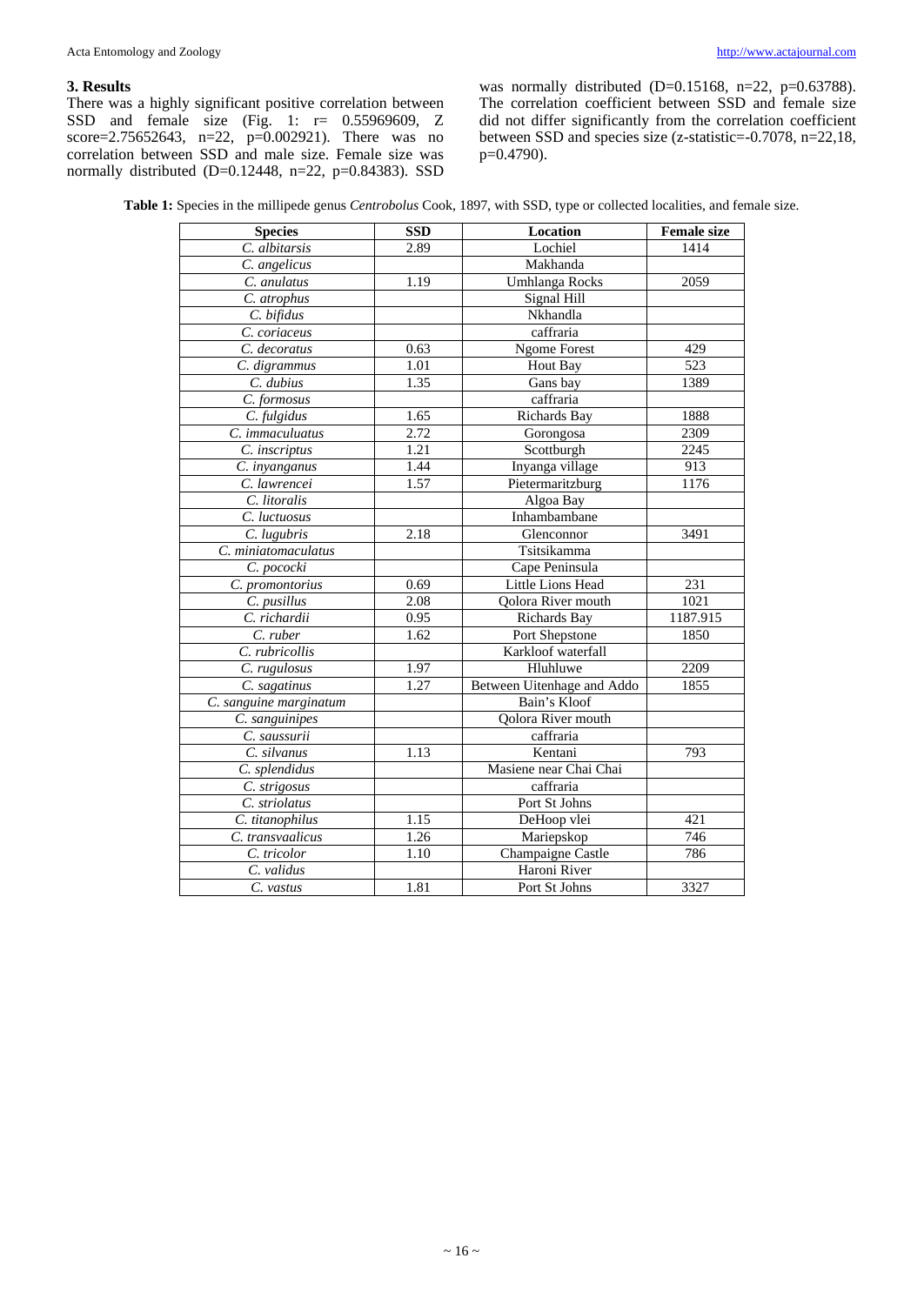

**Fig 1:** Relationship between Sexual Size Dimorphism (y-axis) and female size (x-axis) in *Centrobolus* Cook, 1897 [5].

# **4. Discussion**

A relationship between female body size and SSD was found confirming the null hypothesis. *C. immaculatus* has the highest SSD (2.72) and the third-largest female size (2309 mm3 ). SSD was lowest in *C. promontorius* (0.69) which had the smallest female size at 231 mm<sup>3</sup> and *C*. *decoratus* (0.63) which had the third smallest female size (429 mm<sup>3</sup>). Only three species displayed male-biased SSD in this genus (*C. decoratus, C. promontorius, C. richardii*) and these were the exceptions to the rule of female-baised SSD among the other 19 species examined here. This study supports female size as a predictor of SSD in *Centrobolus*  and helps to disentangle the size and shape components of SSD <sup>[3]</sup>. The correlation coefficient between SSD and female size did not differ significantly from the correlation coefficient between SSD and species size suggesting there was no difference between the combined effect of male and female body size [6-11] and female body size alone. Thus all the volumetric sexual size dimorphism measured in this paper and the regression with which it was compared [6] is due to variation in female width and female length.

Size-assortative mating based on female width and length is associated with variance in millipede polygynandrous mating systems across a female size gradient with higher SSD occurring in larger females  $[6-11]$ . SSD increase with female size may be explained by greater fecundity selection [6-11, 14, 32]. Female size and its components may be an explanation for skewed sex ratios in species showing sexual size dimorphisms, such as ground beetles, millipedes, scorpions, spiders, and water striders [14, 17, 20, 31-33]. Length and width components are useful reference characters because they both vary significantly with SSD and have correlated responses on female fecundity selection [8, 9].

Female-biased SSD has been successfully accepted in *Centrobolus* [6-11]. Numerous more studies have successfully rejected Rensch's rule and these include newts [1], melanine grasshoppers <sup>[2]</sup>, salamanders <sup>[4]</sup>, stoneflies <sup>[15]</sup>, spiders <sup>[17, 20,</sup>

 $30$ ], sticklebacks  $[18]$ , flying lizards  $[19]$ , Chinese lizards  $[22]$ , frogs  $[23-26, 29, 40]$ , red flour beetles  $[27]$ , molluscs  $[28]$ , waterstriders <sup>[31, 32]</sup>, chicken breeds <sup>[33]</sup>, lizards <sup>[34]</sup>, ground beetles  $^{[35]}$ , dwarf chaleleons  $^{[36]}$ , dog breeds  $^{[37]}$ , and tinamous<sup>[38]</sup>.

# **5. Conclusion**

SSD increased systematically with female size in *Centrobolus*. Morphological variance in the polygynandrous reproductive systems occurs where larger females and higher SSD occur together.

# **Competing interests**

The author has declared that no competing interests exist.

# **References**

- 1. Peñalver Alcázar M, Galán P, Aragón P. Assessing Rensch's rule in a newt: Roles of primary productivity and conspecific density in interpopulation variation of sexual size dimorphism. Journal of Biogeography. 2019;46:2558-2569.
- 2. Bidau CJ, Martí DA, Castillo ER. Rensch's rule is not verified in melanopline grasshoppers (Acrididae). Journal of Insect Biodiversity. 2013;1(12):1-14.
- 3. Cheng RC, Kuntner M. Disentangling the Size and Shape Components of Sexual Dimorphism. Evolutionary Biology. 2015;42:223-234.
- 4. Colleoni E, Denoël M, Padoa Schioppa E, Scali S, Ficetola GF. Rensch's rule and sexual dimorphism ‐ in salamanders: patterns and potential processes. Journal of Zoology. 2014;293:143-151.
- 5. Cook OF. New relatives of *Spirobolus giganteus*. Brandtia (A series of occasional papers on Diplopoda and other Arthropoda). 1897;18:73-75.
- 6. Cooper M. Re-assessment of rensch's rule in *Centrobolus*. Journal of Entomology and Zoology Studies. 2017;5(6):2408-2410.